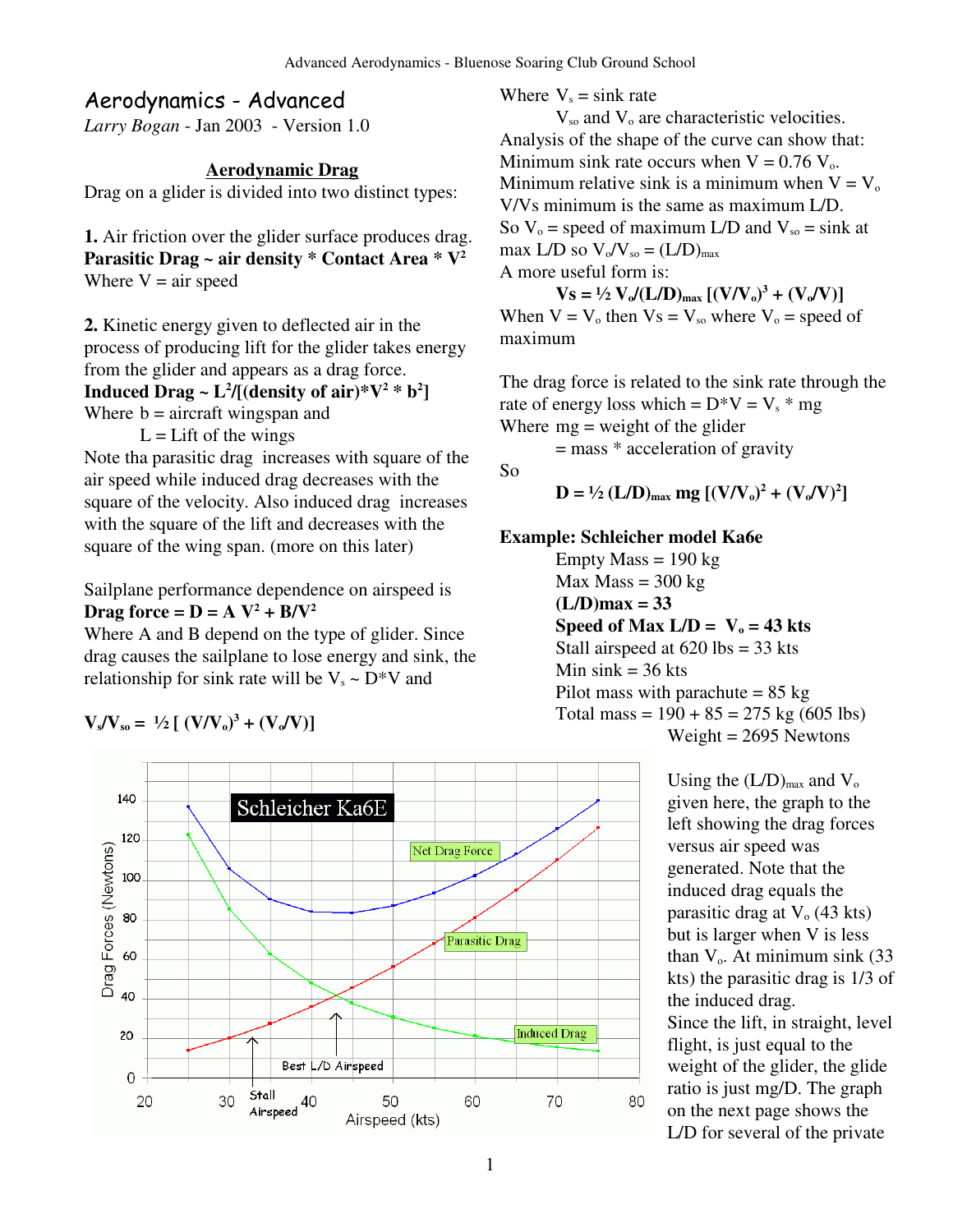gliders in the Bluenose Soaring Club including a Ka6E.

The vertical scale on the graph is in nautical mile (nm) per 1000 ft which equals 6080 ft/1000 ft =  $L/D = 6.08$ . This is a useful number to remember. If the L/D is 30 the the glide is  $30/6 = 5$ nm/1000 ft

### **Increased Drag in a turn**

The curves to the right apply only to staight and level flight. Induced drag is proportional to load squared so when a glider enters a well coordinated turn, although the parasitic

drag remains unchanged, the induced drag increases.

The load factor is defined as the lift/weight. In a turn with a bank angle of  $\phi$ , the load factor is





 $1/cosine(\phi)$ . The sink rate is then expressed as follows:

**Vs** = <sup>1</sup>/<sub>2</sub> **Vo/(L/D)**<sub>max</sub>  $[(V/Vo)<sup>3</sup> + (Vo/V)/cos(φ)<sup>2</sup>]$ 

The steeper the turn, the larger the load factor which increases the sink rate of the glider. In a thermal, lift is better near the center but the glider sink rate increases as it banks steeper to turn in a smaller circle. When thermalling, a pilot has to judge what bank is best for each thermal.

The chart to the left shows the performance of the Ka6E. Sink rates are plotted for 5 different bank angles. The radius of the turns are indicated for 45 and 100 m. At 45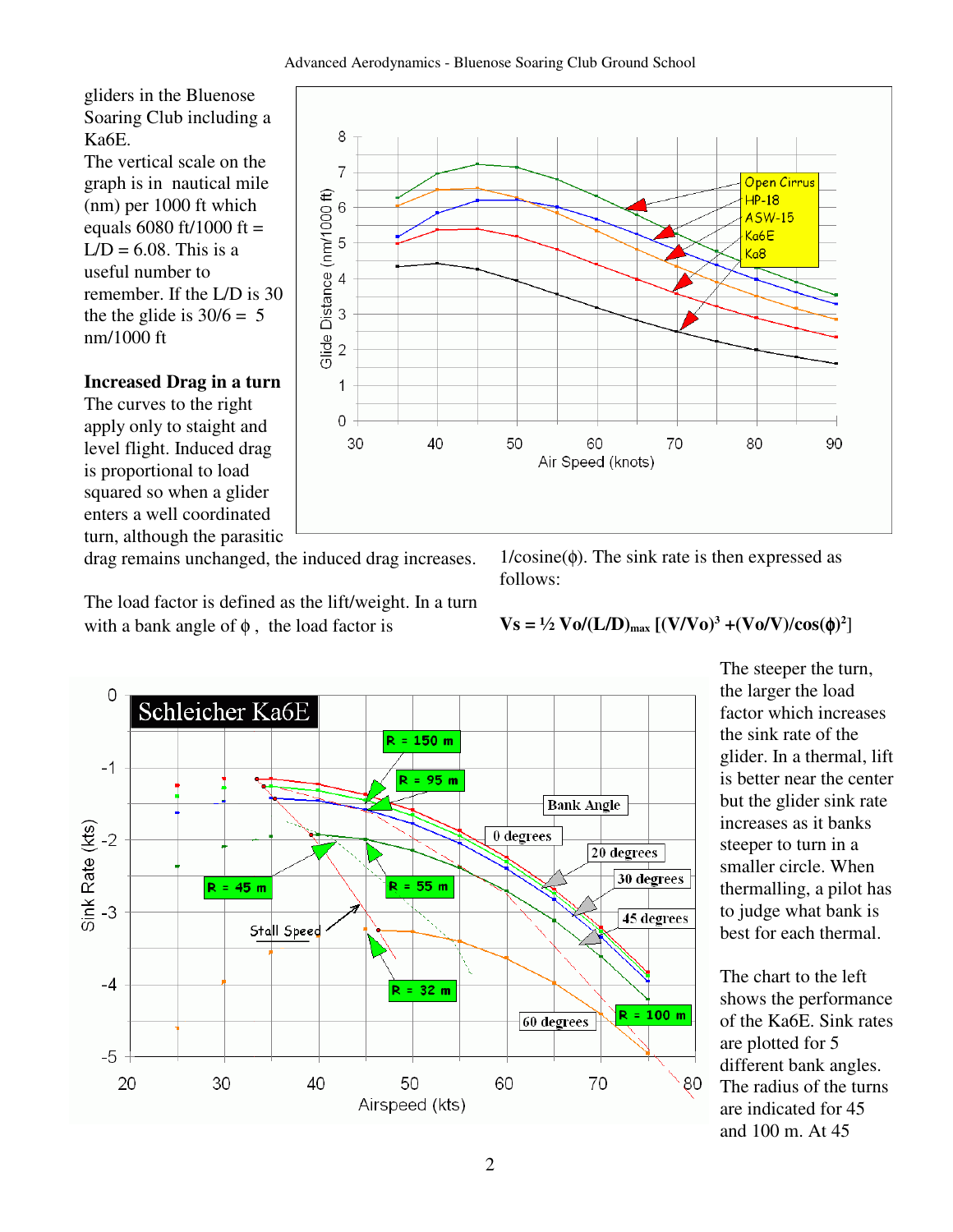knots, a typical flying speed, the radius of the turning circle is given for each bank angle.

### **Secondary Effect of Controls**

### **Rudder:**

When the rudder is applied quickly, the yaw that occurs causes one wings airspeed to increase while the opposite to decrease. This results in a larger lift



on side with the higher airspeed. Thus the sailplane will bank. The diagram below shows the effect of right rudder.

### **Banking Turns:**

The ailerons will bank the sailplane and it will turn; when the ailerons are recentred it will stay in the bank. Because the glider is going in a circle with the inner wing travelling in a smaller circle than the outer wing, the outer wing will be travelling faster

than the inner wing. Since the outer wing with the higher airspeed will not only have more lift but also more drag than the inner wing. Two secondary effects result.

1. The *differential drag* will yaw the glider such that I will want to turn away from the centre of the circle. To counter 'adverse yaw', rudder must be maintained to yaw the glider toward the center of the circle.

2. The *differential lift* will tend to increase the bank of the glider because the outer wing has more lift. To counter this effect, the stick can not be held in neutral position but a slight bit of aileron must be maintained to counter the bank of the turn.

In turns that are slow or have a gentle bank, these secondary effects are small and additional rudder and aileron control is not needed.

### **Torques, Weight and Balance**

When discussing the forces on a glider in stable constant velocity flight, the **Lift**, **Weight**, and **Drag** are usually shown acting at the same point. There three forces must add to zero in this case. This must be true for translational acceleration to be zero.

The glider must not only not be accelerating in the up-down or forward directions, it must not be rotating. The forces that act to rotate a glider are called torques. Whereas a force will accelerate an object with mass, a torque will cause angular acceleration about a rotation axis. As is shown in the diagram below the forces on a glider do not all act at the same point. Each one will act to rotate the glider and if the sum of all their actions (torques) do not add to zero then the glider will rotate.

A torque is defined as the force acting times the distance to a parallel line through the rotation point. In the diagram, the reference line is the datum line. The torque due to the pilot's weight is  $W_P \times d1$ .

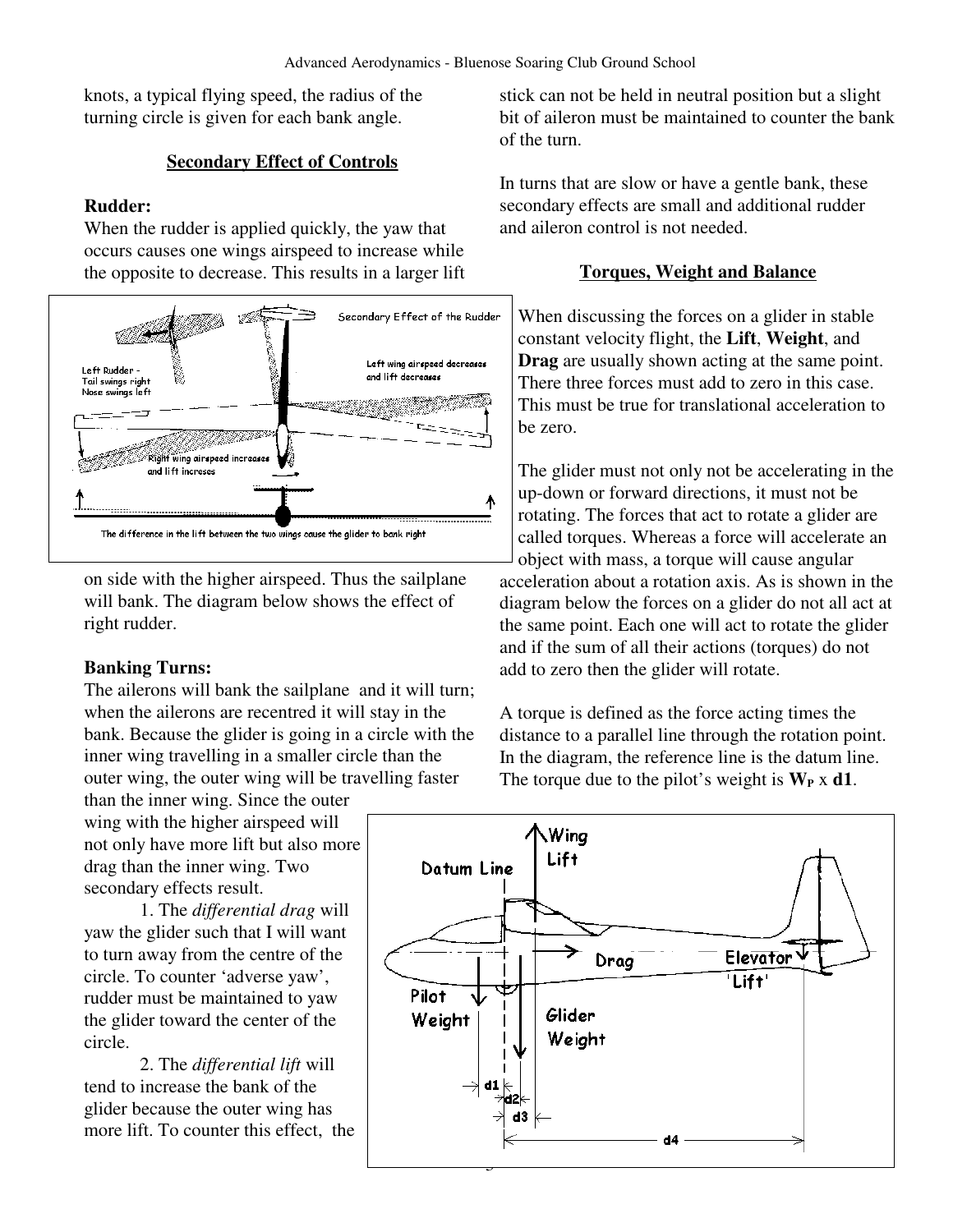Torque is positive if it tends to cause rotation clockwise and negative if it causes counter-clockwise rotation.

The sum of all the torques on the glider in this case is given below and should add to zero for constant speed flight.

### $W_p$  x **d1** + **L** x **d3** - **W** x **d2** - **L**<sub>**E**</sub> x **d4** = **0**

 $L =$  aerodynamic lift of the glider  $W =$  empty glider weight

The pilot of the glider can vary the elevator lift,  $L_{E}$ , by pushing the stick forward or backward and by this mean counter the rotation caused by the other forces. Here we show the lift down but it can be up or down depending on the elevator setting. In normal flight the pilot adjusts the elevator lift with the trim so that the glider will fly with no hands on the stick. The trim is only able to apply a limited amount of force so it is necessary that the glider be 'balanced' properly for safe flight.

### **Center of Gravity (C of G)**

In order for a glider to be balanced properly its center of gravity must be located within certain specified position limits. The C of G is determined on the ground with no lift present. It is that point on the glider at which it can be balanced and not rotate due to the pull of gravity.

The method of determining the C of G is to weigh the glider and add in the weight of the pilot to



determine its location. The following example shows how a 'Weight and Balance' is done.

The Ka6E glider shown in the diagrams must have its C of G 18 to 38 cm behind the datum line (defined as the leading edge of the wing at rib #3) when it is at flying weight. While empty, the glider is placed on two scales; one under a support on the front and one under the tail skid. The glider is leveled during this procedure since it must be in its flying attitude. The distances from the supports to the datum line are measured (d1 and d2 in the diagram below) as well as the two weights (W1 and W<sub>2</sub>). The sum of the two weights is the weight of the empty glider, W.

### **Wempty = W1 + W2**

The torques produced by the two weights measured must be the same as the total weight acting at the C of G. This can be written as

**d x**  $W_{\text{empty}} = W1 \times d1 - W2 \times d2$ 

Where  $d = distance to the C of G (empty).$ Since we have values for everything except d, we can solve for it.

Let's do this quantitatively: Measured:  $W1 = 142$  kg  $W2 = 49$  kg  $d1 = 72 \text{ cm}$ 

$$
d1 = 72 \text{ cm}
$$
  

$$
d2 = 438 \text{ cm}
$$
  

$$
W_{\text{empty}} = W1 + W2 = 142 + 49 = 191 \text{ kg}
$$

$$
d = [W1 x d1 - W2 x d2]/W_{empty}
$$
  

$$
d = [142 \text{kg} x 72 \text{cm} - 49 \text{kg} x 428 \text{cm}]/191 \text{kg}
$$

 $d = -56$  cm (negative means same as d2) The Ka6e specifications require that the CofG ( when empty) be between 53 to 64 cm behind the datum line. **Find the glider C of G with pilot and parachute**. Measure: Weight of pilot + parachute,  $Wp = 85$  kg

Distance of pilot CofG from datum line,  $d3 = 47$  cm.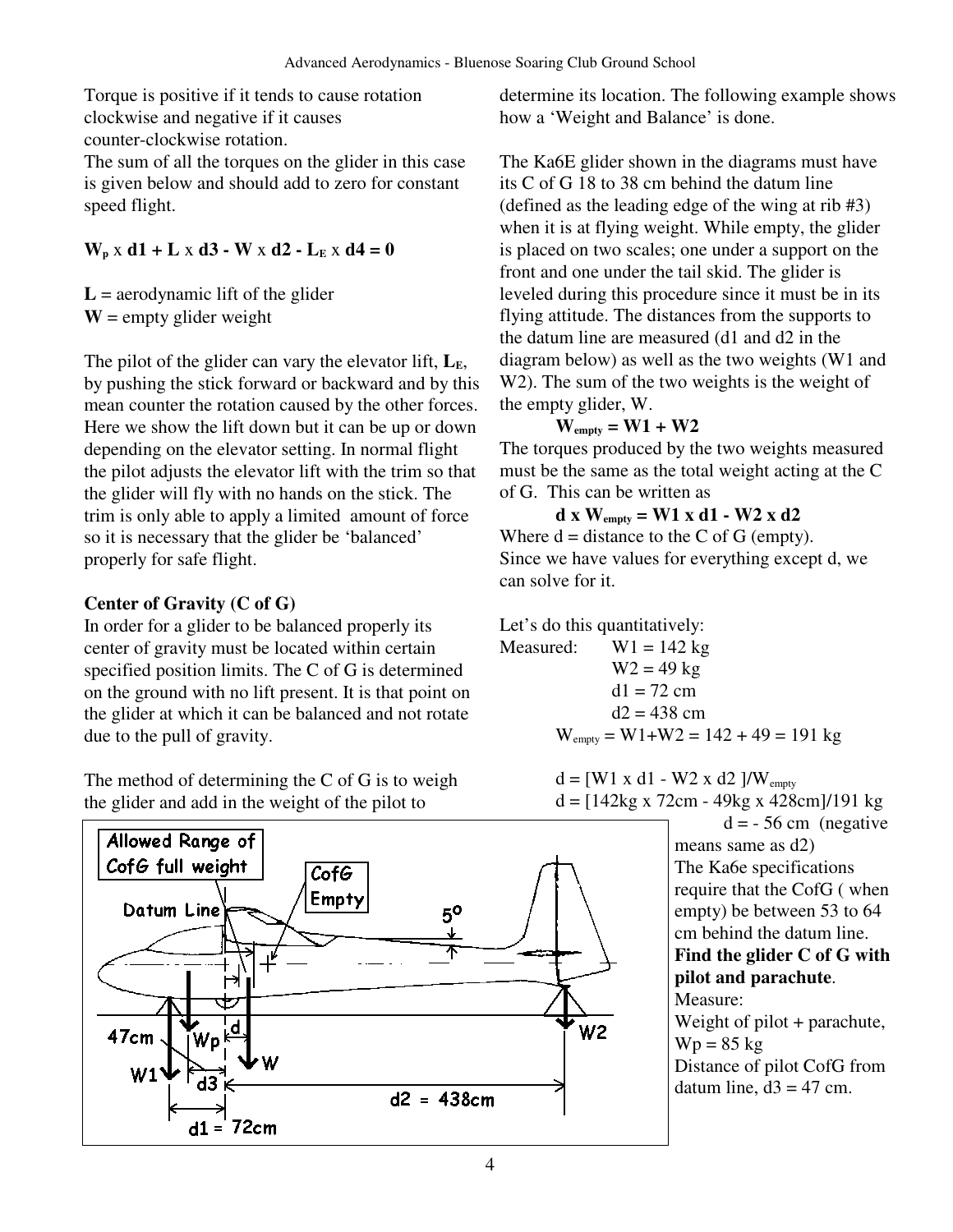Now sum all the torques due to the three forces, W1, W<sub>2</sub> and W<sub>p</sub> and equate them to the torque due to the total weight, W.

Now

 $W = W1 + W2 + Wp$  $W = 191 \text{ kg} + 85 \text{ kg} = 276 \text{ kg}$ 

The distance to the C of G (full weight) is given from the torque equation.

 $d = [W1 \times d1 + Wp \times d3 - W2 \times d2]/W$ 

 $d = [142kg \times 72cm + 85kg \times 47cm - 49kg \times 438cm]/276kg$  $d = -26$  cm

This is between the required limits of 18 to 38 cm behind the datum line for the Schleicher Ka6E. If a pilot were too light then the C of G would be too far back. In this case the glider would tend to fly with a nose up attitude, stall easily and possible be difficult to get out of a spin. A pilot that is to heavy would put the CofG too far forward and the glider would be difficult to trim back to a speed for best performance. The glider would also not flare properly on landing.

### **Safety Factors**

All commercial gliders have been designed and tested to fly within certain stress limits. These limits are specified with maximum load factors and airspeeds. As am example, the limits for the Schleicher Ka6E are:

Maximum Allowed Load Factor (positive) =  $4.0$ 



Maximum Allowed Load Factor (negative)  $= -2.0$ Factor of Safety  $= 2.0$ Maximum airspeed,  $V_{NE} = 108$  kts Maximum airspeed in gusty air,  $V_A$ = 75 kts Maximum Aerotow Airspeed = 75 kts Maximum Winch tow Airspeed = 54 kts These are different for each glider and should be memorized (along with the weight limits of the glider) by a pilot before flying that type of glider. The load factors relate to the stress that are put on the glider during flight. As we saw a banking turn is one maneuver that increases the load factor on the glider.

#### **Stall Speed Versus Load Factors**

The load factor, **n** , is defined as the ratio of the lift and weight of the glider  $= L/W$ .

As the load factor increases, the stall speed of the glider increases. This puts a limit on the minimum airspeed can maintain and still stay flying.

In straight and level flight the load factor is 1 and **L**<sub>0</sub> = **W** = <sup>1</sup>/<sub>2</sub>  $\rho$  **C**<sub>L</sub>(max)**V**<sub>s0</sub><sup>2</sup>

Where,  $V_{s0}$  is the stall speed (33 kts for the Ka6E). At a higher loads the stall speed,  $V_{s1}$  is determined by this same relationship

### **L**<sub>1</sub> = <sup>1</sup>/<sub>2</sub>  $\rho$  **C**<sub>L</sub>(max)V<sub>s1</sub><sup>2</sup>

From these two relationships the stall speed at load factor, n, can be written simply as

$$
V_{s1} = V_{s0} \ (n)^{1/2}
$$

On the chart below this appears as curved line indicating the upper limit on load as a function of airspeed. To the left and above the upper curved line, flight is not possible because the glider will be in a stalled conditon. This same relationship gives the stall speed for various bank angles shown in the lower figure on page 2.

The graph to the left shows, in light gray, the region of airspeed and load factors that are safe for the Ka6E glider. The darker gray region is the region where flight is not possible because the glider will be stalled.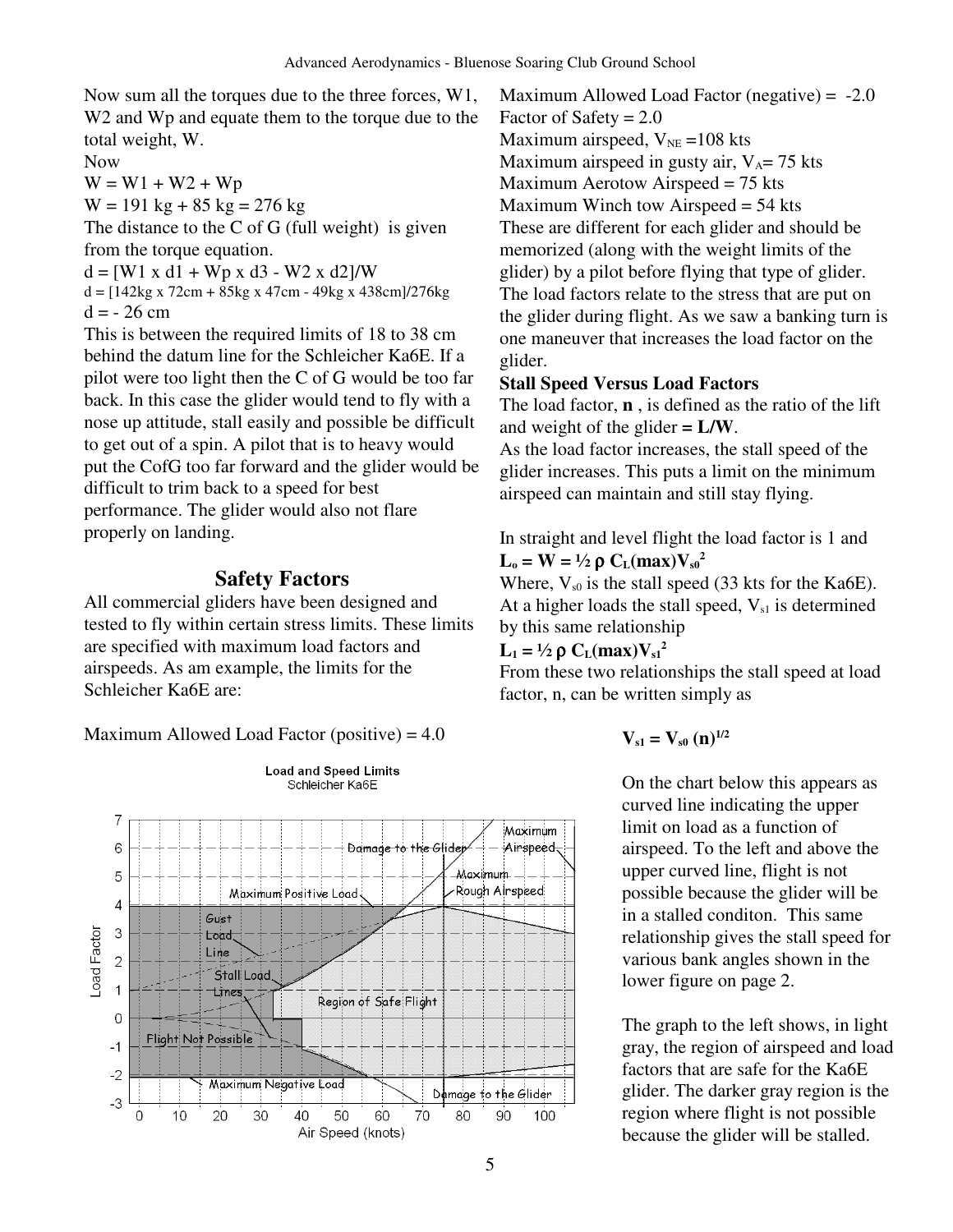The unshaded region and the region to the right are areas of large load factors and airspeed which will damage the glider. The safety factor for the glider gives the factor by which limits can be increased before the the glider will break.

The glider can also have a negative load factor during brisk negative g maneuvers or in gusty conditions. A negative lift would be downward during normal flight and since the airfoil is not designed for this type of lift, its stall speed is higher. The limits on negative load factors is a downward curve defining the maximum negative load before stalling.

The safe flight region is cut off for load factors between 1 and -1 at the stall speeds. It is possible to have a glider with a load factor less than 1 but this would only be momentarily while the glider is in a semi-free fall situation and is not part of normal flight and hence the limit.

The high speed limit for a sailplane is the  $V_{NE}$  or the airspeed never to exceed (108 knots for the Ka6E). This is the limit for flights in smooth air. Sometimes there is a dive airspeed limit but the  $V_{NE}$  is used in this case.

### **Wind Gust Loads**

Wind gusts create transient increased loads on the glider, especially the wings and elevator. The gust can come from any direction. The most dramatic load increases usually comes from wind gusts up and down. Gusts from the front will also increase lift (and load) while those from the rear decrease lift and can lead to a stall when the airspeed is low enough.

It can be shown that upward gusts increase the load proportional to the gust speed times the airspeed of the glider. These gusts increase the attach angle of the wing to the flow of air. This increases the lift of the wing. The increase load due to gusts is shown as a sloped line from the load factor of 1 a zero airspeed to a limiting gust speed on the chart below. Smaller wind gusts have load lines of lesser slope.

An upward gust can also stall the glider by increasing the angle of attack enough to put the wing in its stall region. A downward gust would reduce the lift and can create a negative load in very strong gusts, hence there are limits for such gusts

The glider is limited in airspeed in rough air because of the possibility of load damage at higher speeds. The Ka6E is limited below 75 knots in rough air. This is also the limit for aerotow since tubulence from prop wash, rotor, or thermal gusts are possibly present on launch.

# **Glider Design**

History and Evolution (Outline) Construction:

- Wood and Fabric
- Steel Frame and Fabric/Plastic
- Plywood and fabric (laminar airfoil)
- Fibreglas
- Carbon Fibre and Fibreglas\*
- (longer thinner wings large aspect ratio)

Type

- Primary
	- Single Seat Enclosed Cockpit
- Two Seat (training method change)

Variations

- V-tails (reduce drag)
- All-flying tail
- Water Ballast
- Flying Wings
- Motor Gliders

Refinements:

- flaps (variable profile wing)

- Winglets (reduce vorices - reduce drag) **\*NOTE** on drag and glider design: The total drag coefficient is given by

 $C_{D} = C_{D0} + (k C_{L}^{2}/\pi A)$ 

Where **Cdo** is the coefficent for parasitic drag and **C<sup>L</sup>** is the lift coefficient, **k** is a geometry factor and  $\bf{A}$  is the wing aspect ratio. To reduce  $\bf{C}_D$ , decrease **C<sup>L</sup>** and increase **A**.

## **Resource:**

"*The Complete Soaring Pilot's Handbook*" Revised Edition 1977 By Ann and Lorne Welch and Frank Irving